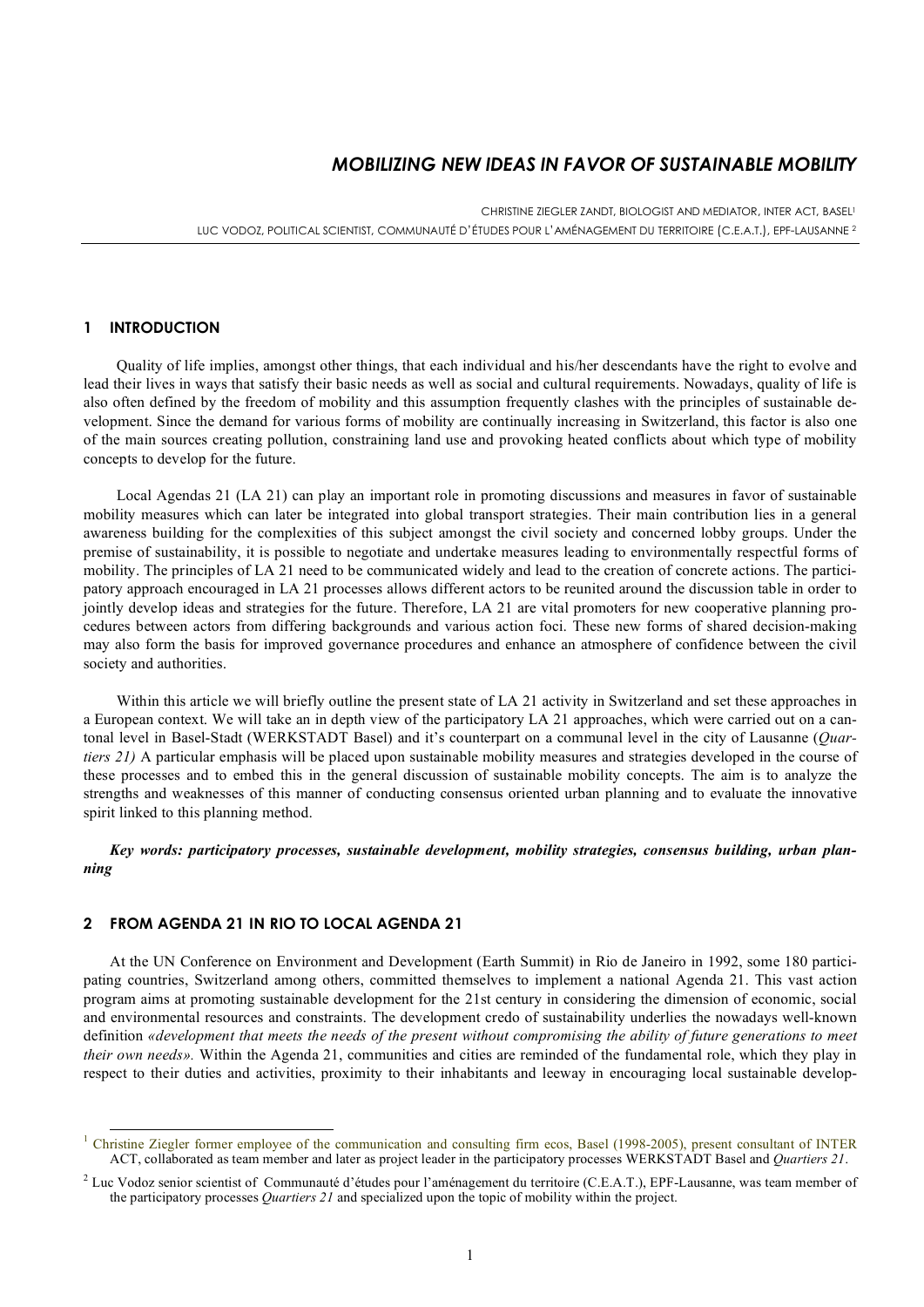ment. Decisions which are taken on a local level have global repercussions and likewise in the opposite direction. Upon this assumption it was decided that each community should establish an Agenda 21.

Switzerland took their pledge seriously. It integrated the aim of Sustainable Development in the revision of the National Constitution of 1999. In view of the next UN Summit on Sustainable Development to be held in Johannesburg, the Swiss Federal Council then adopted their *«Strategy of Sustainable Development 2002».* Here again the document underlined the importance community structures play on a cantonal, regional and communal level in the implementation of sustainable development strategies and measures. These entities were motivated through the national program to become active in developing their own strategies.

Generally, these Agendas have reinforced local political impact as well as strongly re-evaluated the roles and measures taken by local actors independent of which domain they are active in. Despite the fact that Switzerland has a well developed direct democracy and local authorities posses a high degree of autonomy, the implementation of sustainable development processes reunite local forces with the aim of elaborating strategies and actions for the future. Along this path it is also possible that persistent obstacles are eliminated.

According to an evaluation on the promotion of LA 21 within Europe, Angst [Angst, 2005: 24] observes that 4% of the Swiss communities (approximately 29% of the Swiss inhabitants) have carried out a LA 21 or are in the midst of doing so. It should be noted that most of the Swiss communities are small (about 90% have less that 5'000 inhabitants), but a significantly higher degree of commitment amongst the larger Swiss cities to carry out a LA 21 processes has been observed (for example, Zurich, Basel, Geneva, Bern, Lausanne, Winterthur, St. Gall and Lucerne). In comparison, in other European countries, higher degrees of implementation were reached. For example, implementation in the United Kingdom is 93%, in Norway 83% and in Sweden and Finland each over 70%.

Only about a third of the Swiss communities which have taken up a processes, have done so in view of a specific problem. Often the initial goal was to improve the quality of life. The majority of measures which result out of these processes are linked to actions aimed at making the inhabitants aware of environmental issues and their corresponding behavior and improving their identity and integration within the community. Another frequently recurring topic is the improvement of the quality of life for a specific geographic area or for a specific group of people.

According to an evaluation carried out by ICLEI [ICLEI: 2002**],** in preparation for the World Summit on Sustainable Development 2002, certain characterizations of LA 21 processes can be made. More than 6,000 processes have taken place worldwide, among which 80% have been in Europe. In Europe, the most frequent topics brought up in order of importance have been: energy, mobility, urban planning, climatic changes and biodiversity. These are topics, which are universal to all aspects of sustainable development, but with an emphasis on environmental resources and limitations.

Among the Swiss communities, the most frequent topics brought up were mobility (74% of the LA 21 processes), urban planning, nature and landscape and communication. Therefore, the Swiss communities match well within the European discussion frame.

## **3 INTEGRATIVE URBAN DEVELOPEMENT IN BASEL AND LAUSANNE**

Several Swiss cities are confronted today with growing debts, identification and integration difficulties, social tensions and environmental problems. At the same time, they must meet the challenge of offering a better quality of life for their inhabitants and vital infrastructure in order to ensure and increase their economic potential. The cities of Basel and Lausanne have decided to tackle these complex questions in a broad participatory approach by consulting, integrating and collaborating with different actors (stakeholders) within these urban conglomerations. The aim in these multi-stakeholder processes was to jointly create visions and priorities for the future of these cities and their inhabitants.

Participatory processes are known as planning and decision-making procedures, which integrate different actors with their specific knowledge and experience in order to develop and solve their needs. The importance and credibility attached to these processes will only be recognized if the participants perceive real chances in their collaboration and the possibility of integrating their needs. Basel and Lausanne both decided to carry out three-phased participatory processes with the objective of developing large action programs for the urban development. The decision-making and implementation phases in both cases were based on fair, transparent, efficient and effective processes. Emphasis was placed on the dialog, negotiation and consensus building phases.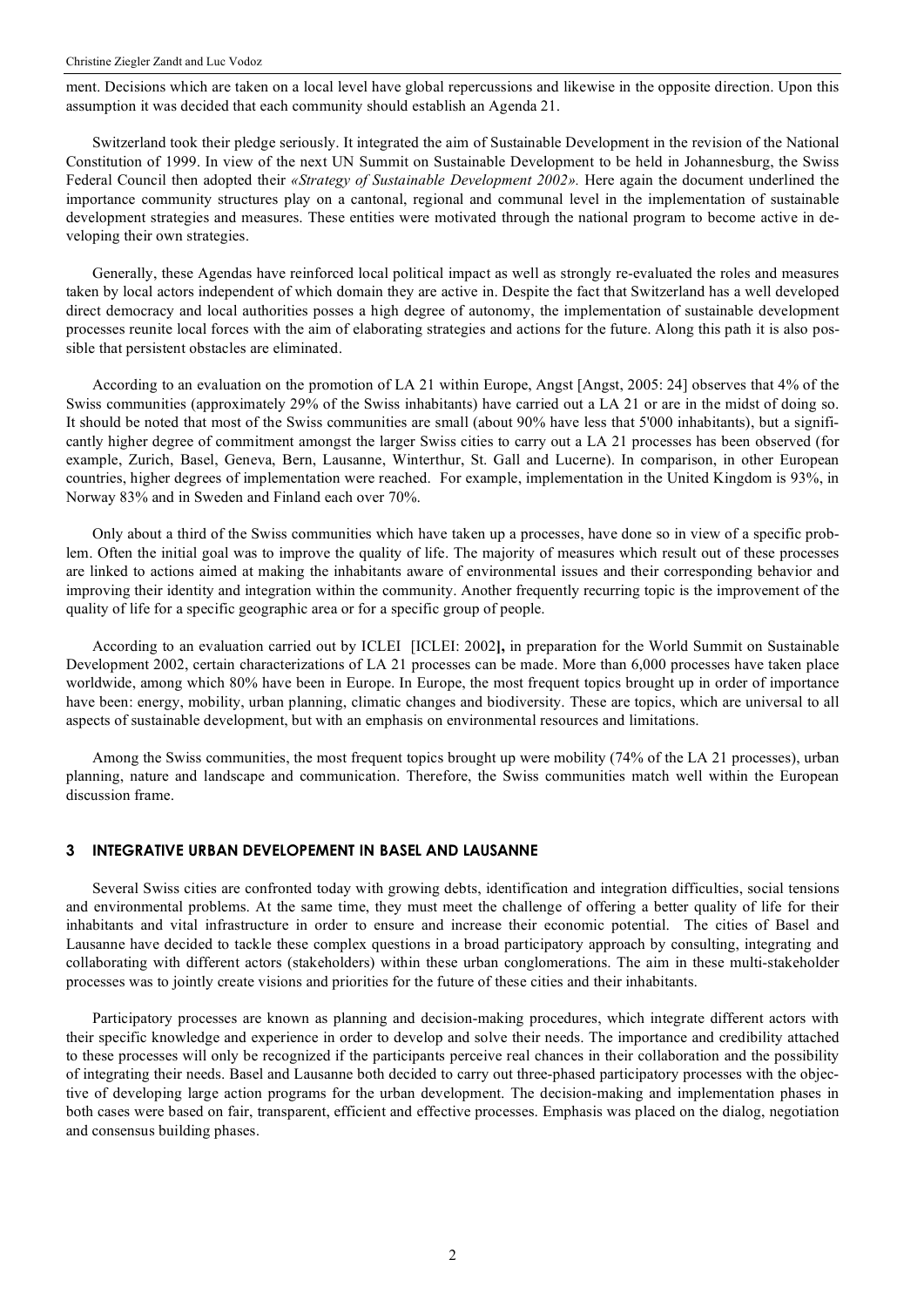#### **3.1 Two participatory processes to enhance sustainability in comparison**

WERKSTADT Basel<sup>3</sup>, 1997 – 1999, was an initiative of the cantonal council of Basel to secure income taxes and increase the economic vitality and potential of the city. As elsewhere in Europe, Basel suffered from the exodus of households, particularly those with higher incomes, from the city to greener and more spacious surrounding areas. For canton Basel-Stadt, a city canton, this meant that people of a higher standing and revenue left for neighboring communities outside the perimeter of the canton. The loss of revenues accentuated the existing spiral of difficulties in financing services to the city as well as services in its function as the center for the agglomeration. The city decided to work directly upon the question of improving the quality of life and increasing the attractiveness of the city instead of promoting long evaluations about the causes of the problem and developing abstract measures. It is recognized, that tolerance within densely constructed urban centers is proportionally linked to the degree with which inhabitants identify with a certain area. This identification can be strengthened through a cooperative development of an area [Kaiser, 2006: 159**]**.

*Quartiers 21*<sup>4</sup> , 2002-2005, was the large-scale participatory processes of the city council of Lausanne. They wished to meet their commitment to the Charter of Aarlborg in developing an Agenda 21. (The Charter is among European cities committed to sustainable development). The Agenda 21 of Lausanne is subdivided into seven domains, with *Quartiers 21* belonging to the second, *«Social and Housing».* The aim was to encourage the inhabitants of Lausanne to take part in a LA 21. The quality of life in the city and in particular the neighborhoods as living and working areas should be increased. The processes aimed at identifying the problems and creating solutions while at the same time respecting aspects of social solidarity, economic vitality and a healthy environment.

### **3.2 Three-phased process design**

Both processes underwent an initial preparatory phase with an emphasis on securing political, administrative and civil society support. They were accompanied by extensive communication measures to motivate and lobby for the project and inviting inhabitants to participate.

*Innovation workshops* allowed all inhabitants to openly express their concerns, wishes and suggestions for the development of their neighborhood or their city as a whole. The rules of the workshops were to allow an open admission for all inhabitants wishing to take part and they themselves set the agenda of the discussions in accordance with the main objectives of the project. The workshops, either held on two consecutive evenings or on a Saturday, were conducted within all the neighborhoods of both cities in order to allow easy access for the participants and to give a geographic frame to the discussions. Complimentary workshops were designed for groups of the population who were more difficult to motivate to join the general innovation workshops. Workshops were held for youths, for migrants, and in Basel specifically for women. Several hundred project suggestions were conceived and these ideas were regrouped thematically to form the basis of the next process phase.

The *consensus conferences*, organized upon these regrouped ideas, were no longer strictly linked to a particular neighborhood but to specific topics such as mobility, public transport, quality of life, communication, housing, community building issues, education and intergeneration concerns. Generally, each conference was carried out over a period of several weeks, on four to eight evening sessions depending on the complexity of the topic negotiated. Participants to these conferences were specifically invited either as representatives of a particular interest or lobby group (about half the conference members) or as former participants of the innovation workshops (the links between the two process phases and guardian of the original project ideas). The general rule of the conferences was to retain only projects which found an unanimous consensus among all the participants and which clearly contributed to the main objectives of the project.

The third and final phase of the participatory processes was based on a strong collaboration with the administrative authorities with the aim of transforming the projects submitted from the conferences into the logic and framework of the urban planning strategies of the particular city. *Interdepartmental working groups* were set up to analyze the feasibility of the projects and further develop the material in compliance with planning procedures, searching for synergies with other projects, detecting incompatibilities, defining legal constraints, estimating financial and resource allocations. Their aim was also to define a general coherence and vision for all projects and verify that the main objectives of project were respected.

<sup>&</sup>lt;sup>3</sup> WERKSTADT Basel, a large-scale participatory processes, was conceived and carried out by the independant communication and consulting firm ecos Basel for the canton Basel-Stadt. For more information consult www.werkstadt-basel.ch or the brochure *«Aktionsprogramm Stadtentwicklung Basel – Ergebnisse der Werkstadt Basel» (*www.aps-bs.ch) which summarizes the results of the project.

<sup>&</sup>lt;sup>4</sup> Quartiers 21, the second large-scaled participatory processes largely inspired by the prototype WERKSTADT Basel, was adapted to the specific conditions of Lausanne and carried out in a joint partnership between the consulting firm ecos, Basel and Communauté d'études pour l'aménagement du territoire, Lausanne. For more information and results consult www.quartiers21.ch or the brochure *«Quartiers 21 – la parole aux habitants».*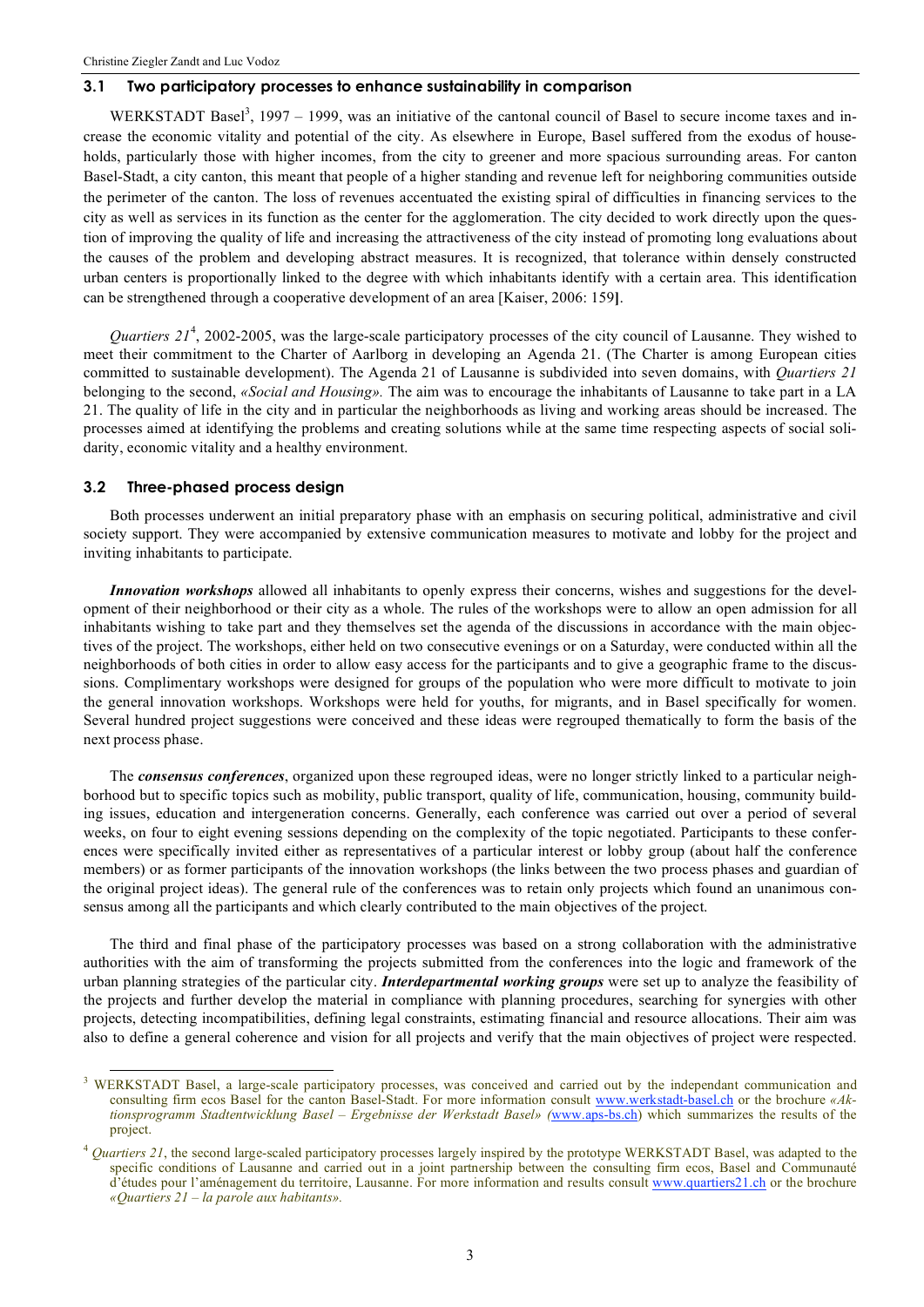The novelty of their work was to initially justify the feasibility of each projects or come up with a constructive counter argument instead of judging if the project was compatible with the planning policies or not.

Both WERKSTADT Basel and *Quartiers 21* produced urban action plans after completing the three-phased processes which were accepted by the cantonal / city councils (legislative) and step-wise submitted to the parliaments for financial credits. The *«Aktionsprogramm Stadtentwicklung Basel»* (urban action plan for Basel) includes 28 main project proposals (including some 200 action measures) which have been in the process of being implemented since autumn 1999. The *«Rapport final Quartiers 21»* (Quartiers 21, final report, 2005*)* is based on 37 projects which have been submitted in five distinct motions to the parliament (2005-2006).

Over the period of both projects, intensive and transparent communication campaigns were carried out in order to inform all interested persons (inhabitants, associations, interest groups and the political and administrative authorities) about the different steps of the processes and the results and to stimulate a general interest and discussion about the future development of the cities.

Especially in Basel this public discourse inspired parallel projects which were coordinated with the main processes WERKSTADT Basel. The University of Basel contributed with a working group *«Stärkung der Stärken»* (valorization of the strengths*)*, a seminar program conducted in the frame of the program Mensch-Umwelt-Gesellschaft, which focused upon developing strategies for the enhancement of the strengths and highlights of the area of Basel. Another working group *«Wirtschaft und Lebensqualität»* (economy and quality of life) composed of representatives out of the economic world (both from the employer and employee sides) tackled the questions of quality of life and location factors for firms as well as employees. The second question concentrated upon defining the possibilities where the economic players could contribute towards increasing the attractiveness of Basel as a place to live. The results of both of the working groups were incorporated into the *«Aktionsprogramm Stadtentwicklung Basel»* and are being actively realized today.

In Lausanne a parallel project on public safety was initiated by the Department of Public security and Sport after a concentration of violations (2004-2005), especially youth aggression, occurred in and around the city of Lausanne. Interestingly, the topic of public security was hardly brought up during the innovation workshops or consensus conferences of *Quartiers 21*. The evaluation *«Observatoire de la sécurité»* however, highlighted that a latent fear of aggression was growing among the inhabitants and consequently developed specific proactive measures.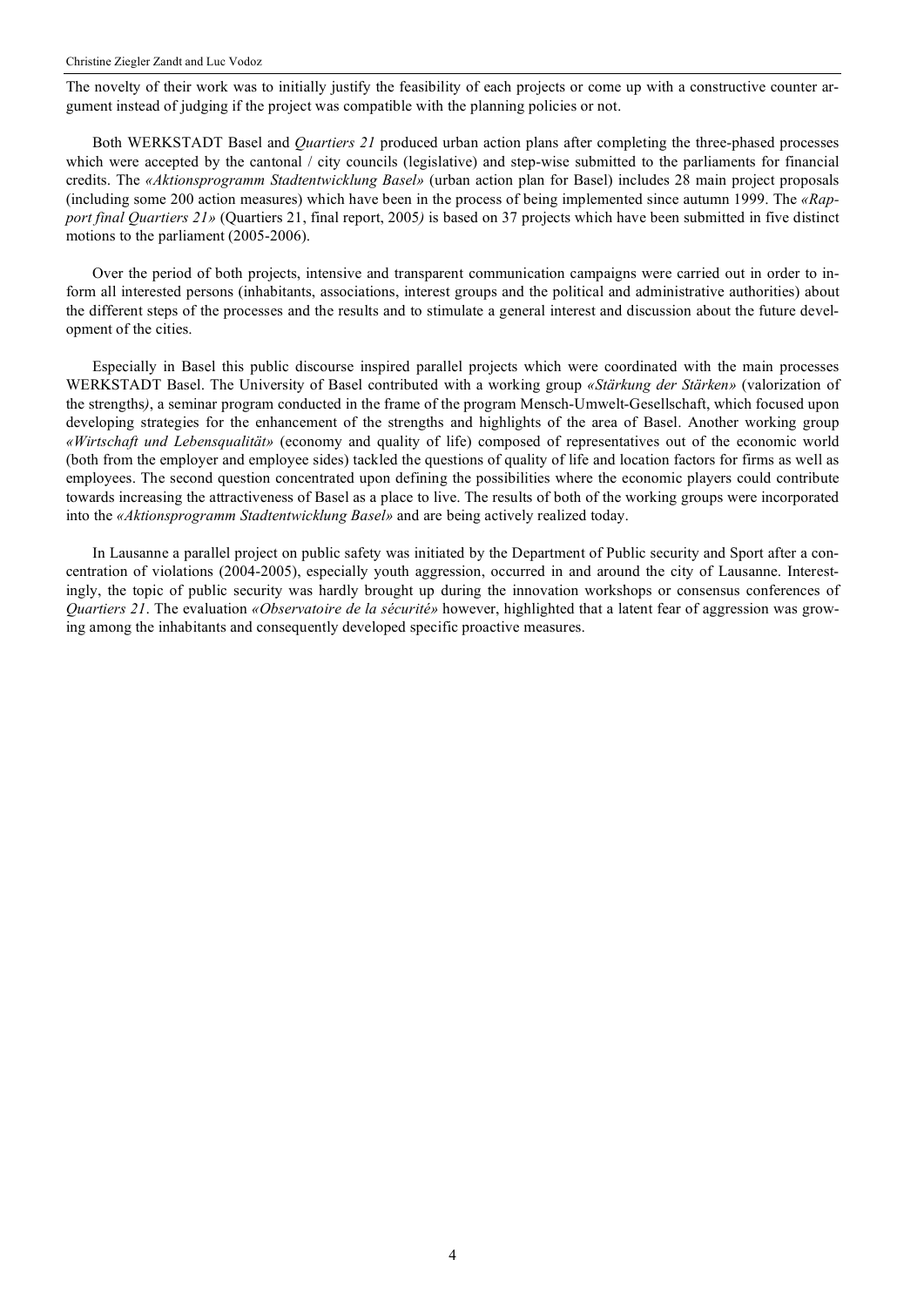|                               | <b>WERKSTADT Basel</b>                                        | Quartiers 21                                              |
|-------------------------------|---------------------------------------------------------------|-----------------------------------------------------------|
| Descriptive                   | Canton Basel-Stadt: 186'000 inhabitants                       | Commune Lausanne: 123'000 inhabitants                     |
|                               | Agglomeration of 1 million inhabitants in the trinational     | Agglomeration of 350'000 persons. 17 city neighbor-       |
|                               | region between Germany, France and Switzerland. 16 city       | hoods, divided into 10 city sectors, were involved in the |
|                               | neighborhoods and two rural communities (Riehen and           | processes                                                 |
|                               | Bettingen) were involved in the processes                     |                                                           |
| Objectives                    | • Long term securing of income taxes                          | • Improving the quality of life for all inhabitants of    |
|                               | • Improving the quality of life in the canton Basel-Stadt     | Lausanne                                                  |
|                               | • Increasing the identity and attractiveness of Basel as cul- | • Improving the quality of neighborhood life for all      |
|                               | turally and economically dynamic center                       | inhabitants                                               |
|                               | • Improving the balance of age distribution                   | • Better collaboration and communication between          |
|                               | • Better integration of migrants inhabitants                  | inhabitants, political and administrative authorities     |
|                               | • Improving the mutual understanding between Basel and        | • Increasing the attractiveness of Lausanne by improv-    |
|                               | its neighboring communities                                   | ing the quality of life                                   |
| <b>Duration</b>               | 1997 - 1999                                                   | $2003 - 2005$                                             |
| First process phase           |                                                               |                                                           |
| <b>Innovation workshops</b>   | • 32 workshops (plus 6 specific workshops for youth,          | • 15 workshops (plus 11 additional workshops for youth    |
| geographic allocation,        | women and migrants)                                           | and migrants)                                             |
| accessible for all inhabi-    | · 1000 participants                                           | • 950 participants                                        |
| tants, aimed a producing      | • 400 project ideas                                           | • 170 project ideas                                       |
| initial project ideas         | • Time span: autumn 1997 - April 1998                         | · Time span: April - September 2003                       |
| Second process phase          |                                                               |                                                           |
| <b>Consensus conferences</b>  | • 25 consensus conferences on a city-level and neighbor-      | • 7 consensus conferences on a city-level                 |
| based on a thematic cluster-  | hood-level                                                    | Topics:                                                   |
| ing of project ideas, further | Topics:                                                       | Mobility<br>$\overline{a}$                                |
| development of project        | Mobility<br>-                                                 | Public transport<br>$\overline{\phantom{0}}$              |
| ideas to consensual action    | Quality of life / community building                          | Community building<br>۰                                   |
| measures                      | Location factor                                               | Communication                                             |
|                               | Communication                                                 | Housing                                                   |
|                               | Youth                                                         | Urban planning                                            |
|                               | Aged persons                                                  | Cleanliness                                               |
|                               | Migrants                                                      |                                                           |
|                               | Housing                                                       |                                                           |
|                               | Education                                                     |                                                           |
|                               | Cleanliness                                                   |                                                           |
|                               | · 400 participants: inhabitants, interest groups, administra- | · 110 participants: inhabitants, interest groups, admini- |
|                               | tion experts, university experts                              | stration experts                                          |
|                               | • 120 different interest groups were involved                 | • 60 different interest groups were involved              |
|                               | • Time span : June - December 1998                            | • Time span: January - April 1998                         |
| Third process phase           |                                                               |                                                           |
| Interdepartmental work-       | • 9 interdepartmental working groups to the following top-    | • 3 interdepartmental working groups to the following     |
| ing groups                    | ics:                                                          | topics:                                                   |
| collaboration with the        | Mobility<br>-                                                 | Mobility - Public Transport<br>-                          |
| administrative authorities to | Housing<br>-                                                  | Housing / Housing environment - Open spaces               |
| produce a feasibility analy-  | Housing environment / open spaces<br>-                        | - Cleanliness                                             |
| sis and an action plan        | Rhine<br>Gundeldingen / St. Johann                            | Community building - Communication                        |
|                               |                                                               |                                                           |
|                               | City center<br>Neighborhood secretary                         |                                                           |
|                               | Community building                                            |                                                           |
|                               | Youth / children                                              |                                                           |
|                               | • 28 main project proposals including 200 integrative action  | • 37 projects                                             |
|                               | measures from all topics                                      |                                                           |
|                               | • Time span: January - summer 1999                            | • Time span: September 2004 – spring 2005                 |
| <b>Parallel projects</b>      | · University project «Stärkung der Stärken»                   | · Analysis on Public safety «Observatoire de la sécu-     |
|                               | • Working group «Wirtschaft und Lebensqualität»               | rité»                                                     |
|                               | • Statistical analysis: people's relocation behaviors         |                                                           |

**Table 1 :** Chronological summary of WERKSTADT Basel and *Quartiers 21*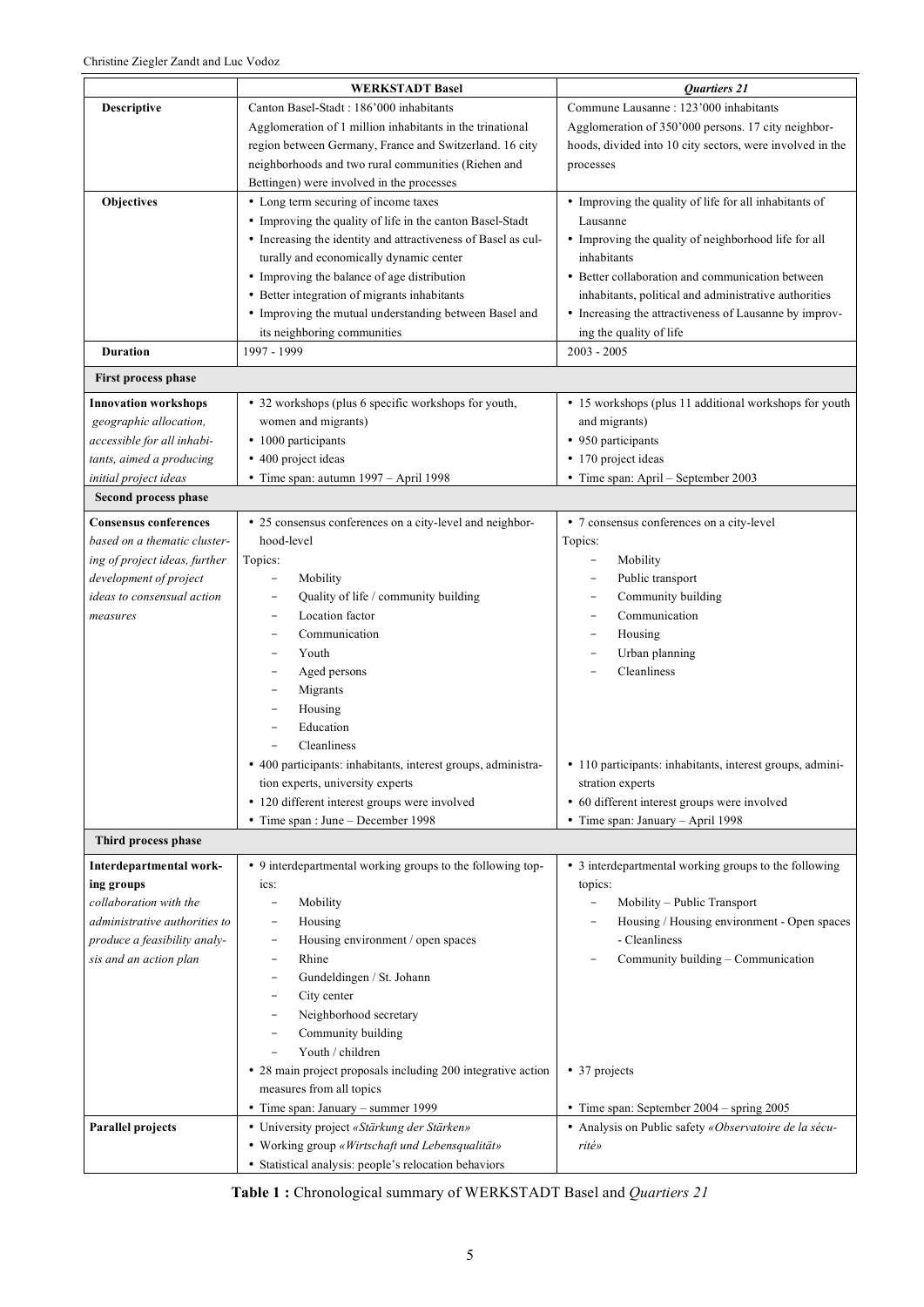## **4 APPROACHES TO SUSTAINABLE MOBILITY**

# **4.1 Dare to make mobility sustainable**

Mobility is generally acknowledged to be important prerequisite to achieving improved standards of living. Enhanced personal mobility increases access to essential services and it increases the choices open to individuals about where they live and the lifestyles they wish to lead. It increases the range of careers that individuals can choose and the working environment in which they can pursue this. Enhanced goods mobility provides consumers with a greatly widened range of products and services. It does this by enabling people to market the products they grow or manufacture over a much wider geographic area. Another important mobility asset is in respect to access of improved and increased social relationships over greater distances (vital social networks). The expansion in the number of vehicles over the last one hundred years has been one of the most important signs of the desire to enhance personal and goods mobility. They have provided their user with unprecedented flexibility in terms of where they can go and when and how they can go there.

Today, there is an increased awareness that enhanced mobility comes at a price. This price includes the financial outlay that mobility users must make to providers of mobility systems and services to permit them to supply such systems and services. Enhanced mobility is also associated with increased pollution, emission of greenhouse gases, congestion, risk of death and serious injury, noise and disruption of communities and ecosystems.

Therefore, endeavors are being made in many countries to find new modes of mobility concepts, which on the one hand allow individuals and society as a whole a maximal amount of freedom of movement in consideration of minimizing the negative environmental and social risks. Sustainable mobility is defined in the Sustainable Mobility Project 2030 [WBCSB : 2004] as «the ability to meet the needs of society to move freely, gain access, communicate, trade and establish *relationships without sacrificing other essential human or ecological values today and in the future».*



**Fig. 1** Challenges of making mobility sustainable

The challenges faced in making mobility more sustainable are illustrated in *Fig. 1.* Here impacts of mobility - its benefits as well as its costs - and some of the relationships that characterize it are shown. It reveals the points of leverage that, if exploited, can modify some of these relationships in ways that enhance mobility's benefits and reduce its costs. First, transport services can be made more efficient, increasing the amount of economic growth supported by a given volume of transport services. Second, the level and composition of *«induced»* mobility demand can be channeled in ways that fulfill growing mobility needs but create fewer transport impacts. Third, the level of adverse economic and environmental impacts associated with any given level of transport activity can be greatly reduced, for example, through significant technology shifts. Undertaking any of all of these options can reduce the threat that adverse economic and environmental impacts would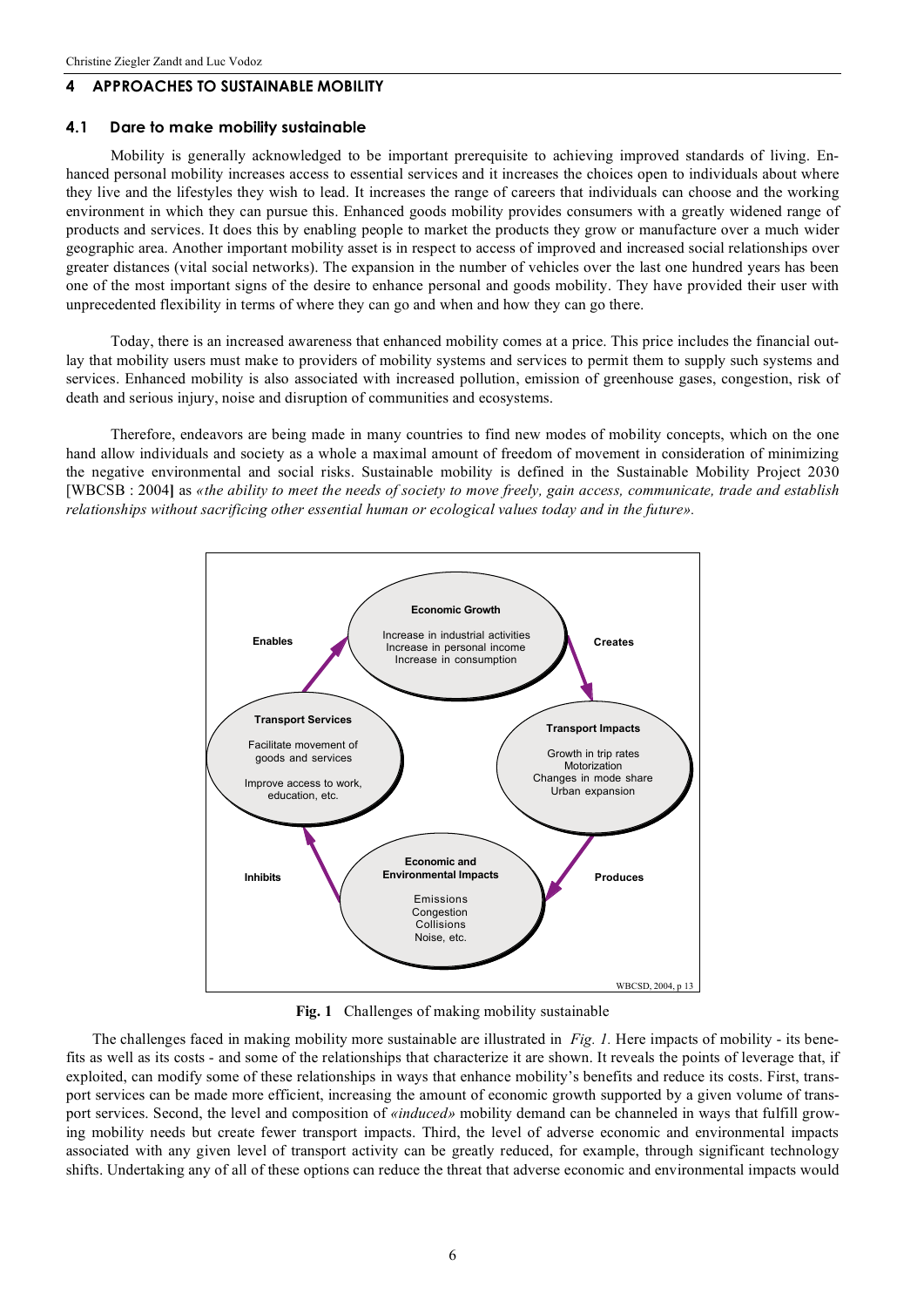be sufficiently great that transport services would be hindered in enabling economic growth [WBCSB : 2004**]**. If this could be accomplisched, mobility could be said to be sustainable.

## **4.2 Appropriate urban mobility concepts**

Both of the participatory processes WERKSTADT Basel<sup>5</sup> and *Quartiers* 21<sup>6</sup> showed a significant concern for the improvement of mobility within the respective cities and their surrounding regions. Due to the strong interest in mobility, the *«agenda setting»* during the phase of the innovation workshop-phase lead to the establishment of several mobility oriented consensus conferences (four conferences in Basel and two in Lausanne<sup>7</sup>). The final results of both processes produced a large number of consensual mobility projects<sup>8</sup> placing an emphasis upon the improvement of public transport services on a broad scale, the optimization of the parking management systems, the respectful cohabitation of all mobility modi, in particular the promotion of slow mobility forms (pedestrians, cyclists, skaters, etc.), and the generally up grading the quality of public space in connection with streets and squares (for example, encouraging 30 kph zones and 20 kph zones and public meeting spaces [*Begegnungsstrassen and Centres de quartiers*] )*.*

Flagship projects for both of the processes also derive from the mobility negotiations. Therefore, mobility measures distinctly contribute to the identity of the processes. WERKSTADT Basel subsumes the mobility projects among other projects under one of the three impulse fields *«Revaluation of Living Space<sup>9</sup> »* which was accredited with 25 million CHF (about 635'000  $\epsilon$ ) for their realization. *Quartiers 21* accentuated emphasized two exemplary projects: 1) a mobility plan for the administrative authorities and 2) seven projects dealing with the improvement of the public transport services. The first project is particularly progressive since the aim is to encourage all the employees of the city authorities to rethink their mobility behavior and use sustainable transport modes *(«Mobility»*, car-sharing, public transport, cycling, walking, etc.). In combination with the construction of the *«m2»* (subway) in the area of Lausanne and improvement of the transport services, it is believed that the 4,500 employees can comfortably change their mobility habits in the next couple of years. The city of Lausanne wishes to set an example in the aim to achieve a sustainable urban planning and encourage other institutions and private firms to do likewise.

The mobility projects resulting from WERKSTADT Basel and *Quartiers 21* were further developed into largescaled mobility strategies<sup>10</sup>, which incorporated additional synergetic mobility concepts and measures. The consensus negotiations in the two cities during the processes were conflict ridden, and needing much time for discussion, resulted in solving in the course of the debates some of the old stalemates. In each case, constraints could be observed in resolving the complexities of urban mobility planning: technical and legal limits and, in particular, the canton and city decisional jurisdictional perimeters constraints of the canton and city within a topic for an issue which has regional, national and international dimensions.

The development of new functional circumstances (governance) are encouraged through participatory approaches, essential in the domain of mobility where an interdependency between public-private-partnerships, interdepartmental collaborations and supra-regional cooperation are a must. On the one hand, tailor-made solutions with various partners (private and public sector) have to be developed and tested. On the other hand, restrictive institutional procedures are put in question since the techno-bureaucratic approaches are no longer adequate to meet the complexities of mobility solutions. Precisely, the fine-tuning of the system can be the innovative incentive for a mobility user to prefer a more sustainable mode of transport.

<sup>&</sup>lt;sup>5</sup> An interview was held with Peter Huber (24.07.2006), Department of Transport and Mobility of the canton Basel-Stadt (Baudepartement des Kantons Basel-Stadt, Hochbau- und Planung, Hauptabteilung Planung) concerning the mobility strategies and measures developed during WERKSTADT Basel and their implementation within the urban mobility plan (*Verkehrsplan 2001 Kanton Basel-Stadt*) today.

<sup>6</sup> 16.08.2006, an interview was held with Jean-Pierre Allamand (head of the service for exterior relationships, City of Lausanne) and Françoise Chappuis (coordinator for Sustainable Development, City of Lausanne) concerning the mobility strategies and measures developed during *Quartiers 21* and their integration into the fifth motion Agenda 21: Transport and Mobility *(Rapport-préavis N°* 2005/36, Mise en place d'une politique de développement durable en ville de Lausanne [Agenda 21], 5e partie: Transports et mobil*ité).*

<sup>7</sup> In all of the fifteen innovation workshops conducted in *Quartiers 21* concerns about mobility were discussed and project ideas developed.

<sup>8</sup> 28% of the WERKSTADT Basel projects and 46% of the *Quartiers 21* projects dealt with mobility concerns.

<sup>9</sup> Impulsprojekt *«Rahmenkredit Wohnumfeldaufwertung».*

<sup>&</sup>lt;sup>10</sup> Verkehrsplan 2001 Kanton Basel-Stadt, in Basel and Mise en place d'une politique de développement durable en ville de Lausanne [*Agenda 21*]*, 5e partie: Transports et mobilité* in Lausanne.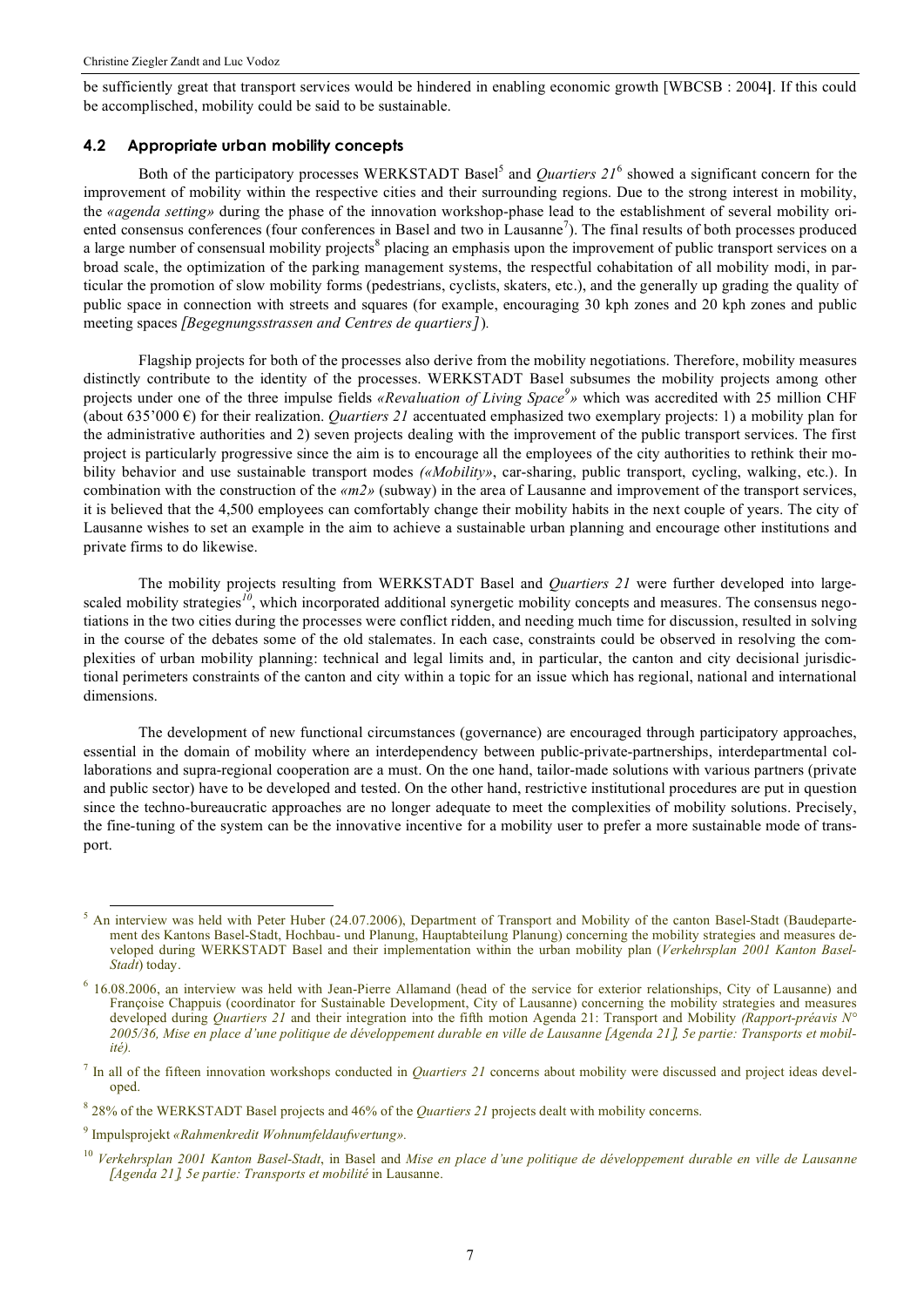### **5 SUSTAINABLE SOLUTIONS DERIVE FROM SUSTAINABLE PROCESS DESIGNS**

Participatory processes also known as multi-stakeholder dialogues must be custom designed for the given situation (topic, objectives, actors, available resources, etc). A successful process sets an emphasis upon the resolution of problems through a structured dialogue [Hemmati 2002 : 209-245].

The strengths of sustainable processes may be diverse (*Fig. 2*), with the assumption that the negotiation strategy relies upon the «win-win» logic. The crux behind this strategy is bases on the fact, that break-throughs often fail not for the lack of problem analysis nor that solutions are missing, but due to the situation that each actor believes only *«his»* solution is the correct one [Kaiser 2005 : 159]. Each stakeholder must be willing to give up a part of his interest in a mutual trade-off for the sake of the cause. These collectively negotiated concessions are in the end more valuable than the results themselves since they strengthen the confidence given to this planning procedure. All stakeholders receive a benefit in the end. These structured negotiations may help solve conflicts and stalemates, untangle complex problems and find solutions which closely answer the needs of the stakeholders. At the same time, the processes may be experienced as a moment of collective learning which helps reinforce identification and joint responsibility for the decisions taken. After the formal process has ended one can frequently observe that the commitment for the discussed topics are higher, and better information and communication flows are assured since the actors know one another and the functions of the systems. As a side product networks are strengthened and made healthier which is a vital asset for well functioning social systems.



**Fig. 2** Added values of sustainable processes

### **6 PARTICIPATORY PROCESSES DO MOBILIZE**

Successful participatory processes may show an improvement in the functioning and cooperation of the community authorities [Du Pasquier et Knoepfel 2004: 19]. This is mainly due to a transversal integration of the sectorially divided political fields, an improvement on comprehensive structures, an increase in efficiency due to clearly defined procedures and a better integration of all stakeholder interests. Additionally, better information and communication flows can be observed between the civil society and administrative and political authorities. This may indirectly lead to increase of identification and integration with community activities and encourage actors of the civil society to be more engaged for cooperation. In 33% of the Swiss communities with a LA 21 organizational changes within the structures of the authorities can be observed [2004: 19], for example the creation of delegates, strategic committees or interdepartmental working groups within the administration.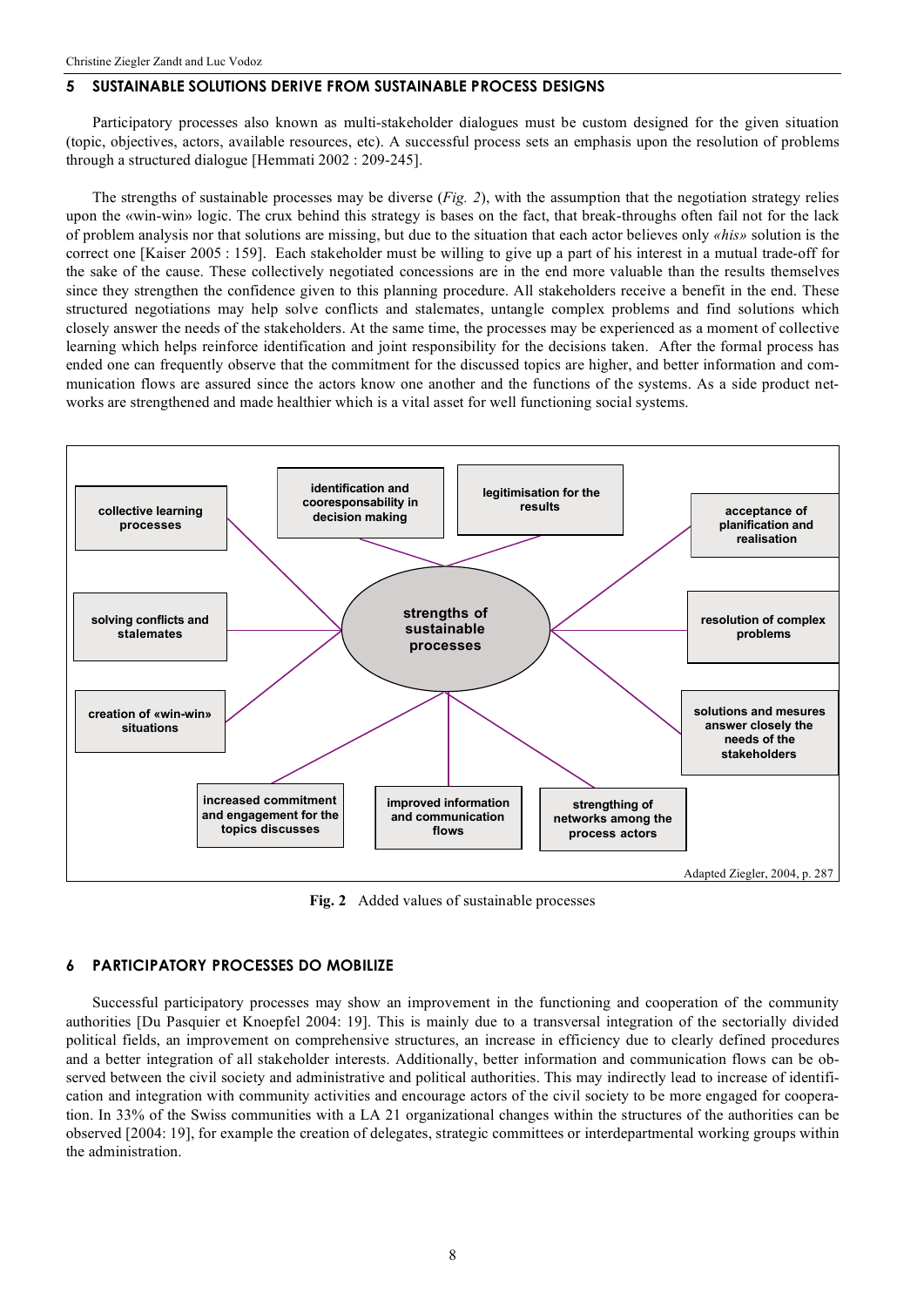WERKSTADT Basel and *Quartiers 21* also showed signs for improving the operation of and collaboration with the local authorities: both cases developed projects specifically wishing for continued participatory cooperation forms *<sup>11</sup>* between the inhabitants and local authorities. This can be interpreted as a sign of satisfaction and confidence assigned to this type of cooperative planning and the wish to be further engaged in the community development strategies.

Another interesting change could be observed after the processes where completed that the interdepartmental cooperation applied during the third process phase (interdepartmental working groups) continued working together during the realization of the projects. This collaboration enhanced a collective learning and a mutual understanding between the divers logics and cultures of different administrative sectors [Vodoz et Monteventi Weber 2005: 5].

In other words, participatory processes contribute to further develop governance modalities (public-privatepartnerships, intersectorial collaborations etc.) and encourage good governance policies to be applied. The following characteristics describe urban governance: consensus decision-making, accountability, transparency, responsiveness, effectiveness and efficiency, equitability and follows the rule of law. These properties are necessary for the proper implementation of participatory processes. It assures that power misuse is minimized and the views of minorities are taken into account. This may in turn lead to synergies (co-operations) between various powers and to more balanced out situation. It is responsive to the present and future need of society. As Leresche [Leresche 2001: 57] states the application of participatory methods can give a momentary view of the state of transformation level a society and its government undergoing. Therefore, participatory approaches mirror the system and indicate the strengths and weaknesses within them. If the chance is seized a new form of partnership between the civil society and authorities can be attained. The operative know-how of the authorities is enriched and broadened with the experience of community organizations in the fields of bottom-up community work, transversal networks and communication skills.

Urban centers are reaching their limits in technically solving the challenges of mobility for tomorrow: existing systems have to be optimalised, an integrative and transversal management is needed, information flows for mobility users improved and economic incentives developed to make public transport more attractive. The processes, such as WERKSTADT Basel and *Quartiers 21*, have contributed in the search for solutions and decision-making on mobility policies. It is acknowledged that environmentally compatible mobility is the basis for a dynamic economic development and an improvement of the quality of life. A consequent implementation of mobility concepts can resolve and reduce some of the mobility problems faced today. One of the conditions is that everyone in the community (including the public and private sector) must play his/her part in contributing towards sustainable mobility forms and develop an appreciation and necessity toward this new lifestyle.

### **7 BIBLIOGRAPHY**

- ANGST D., DU PASQUIER A., *et al.* (2005) *Nationale Förderung der Lokalen Agenden 21 in Europa,* Bundesamt für Raumentwicklung (ARE), Bern.
- DU PASQUIER A., KNOEPFEL P., (2004) «Bestandesaufnahme der Prozesse zur Nachhaltigen Entwicklung auf Gemeindeebene*»,*in *«die Stadt – les villes»,* 2/04, pp. 17-19.
- HEMMATI M., (2002) *Multi-Stakeholder Processes for Gouvernance and Sustainability – Beyond Deadlock and Conflict*, Earthscan Publication Ltd. London.
- HOCHBAU- UND PLANUNGAMT, (2002) *Verkehrsplan Basel 2001 – Kanton Basel-Stadt*, Baudepartement Kanton Basel-Stadt, Basel.
- ICLEI, (2002) *Dialogue Paper by Local Authorities – Accelerating Sustainable Development : Local Action moves the World,* UN Secretariat for the World Summit on Sustainable Development, New York.

<sup>&</sup>lt;sup>11</sup> WERKSTADT Basel developed projects such as: cooperative planning, neighborhood secretary - interface between the administrative authorities and inhabitants, and neighborhood councils. Similar projects evolved in *Quartiers 21*: cooperative planning and housing project, neighborhood forum and improved communication and information flows between the authorities and inhabitants.